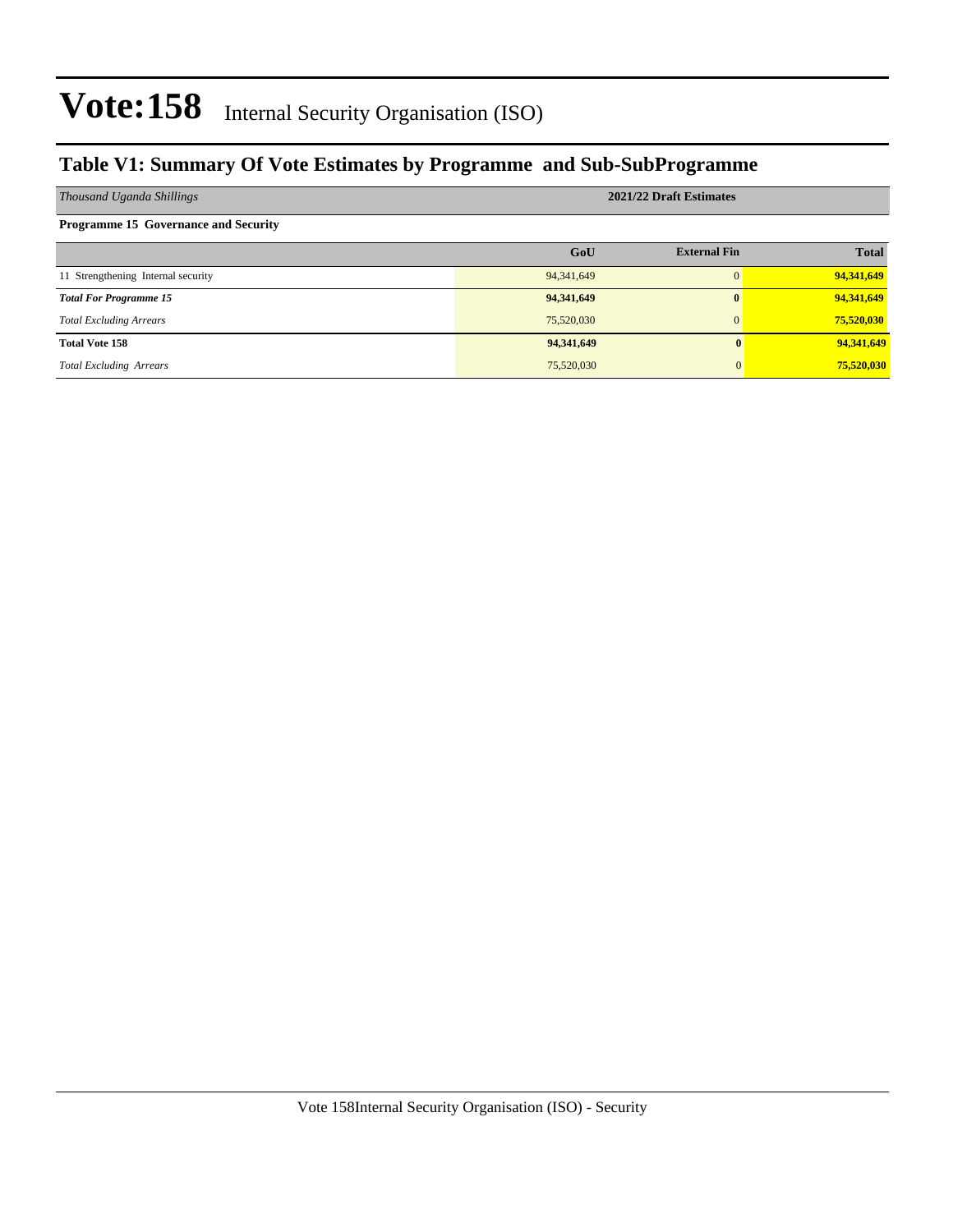### **Table V2: Summary Of Vote Estimates by Sub-SubProgramme,Department and Project**

| Thousand Uganda Shillings                                                 | 2020/21 Approved Budget |                     |              |              | 2021/22 Draft Estimates |                               |              |  |  |  |
|---------------------------------------------------------------------------|-------------------------|---------------------|--------------|--------------|-------------------------|-------------------------------|--------------|--|--|--|
| Sub-SubProgramme 11 Strengthening Internal security                       |                         |                     |              |              |                         |                               |              |  |  |  |
| <b>Recurrent Budget Estimates</b>                                         | <b>Wage</b>             | Non-Wage            | <b>AIA</b>   | <b>Total</b> | Wage                    | Non-Wage                      | <b>Total</b> |  |  |  |
| 08 Internal Security Organisation                                         | $\Omega$                | $\Omega$            | $\mathbf{0}$ | $\bf{0}$     | 45,201,286              | 48,729,653                    | 93,930,939   |  |  |  |
| <b>Total Recurrent Budget Estimates for Sub-</b><br><b>SubProgramme</b>   | $\bf{0}$                | $\mathbf{0}$        | $\bf{0}$     | $\bf{0}$     | 45,201,286              | 48,729,653                    | 93,930,939   |  |  |  |
| Development Budget Estimates                                              | <b>GoU Dev't</b>        | <b>External Fin</b> | <b>AIA</b>   | <b>Total</b> |                         | <b>GoU Dev't External Fin</b> | <b>Total</b> |  |  |  |
| 1593 Retooling of Internal Security Organization                          | $\Omega$                | $\theta$            | $\mathbf{0}$ | $\bf{0}$     | 410,710                 | $\Omega$                      | 410,710      |  |  |  |
| <b>Total Development Budget Estimates for Sub-</b><br><b>SubProgramme</b> | 0                       | $\mathbf{0}$        | $\bf{0}$     | $\bf{0}$     | 410,710                 | $\bf{0}$                      | 410,710      |  |  |  |
|                                                                           | GoU                     | <b>External Fin</b> | <b>AIA</b>   | <b>Total</b> | GoU                     | <b>External Fin</b>           | <b>Total</b> |  |  |  |
| <b>Total For Sub-SubProgramme 11</b>                                      | 0                       | $\mathbf{0}$        | $\mathbf{0}$ | $\bf{0}$     | 94,341,649              | $\bf{0}$                      | 94,341,649   |  |  |  |
| <b>Total Excluding Arrears</b>                                            | $\mathbf{0}$            | 0                   | $\mathbf{0}$ | $\bf{0}$     | 75,520,030              | $\overline{0}$                | 75,520,030   |  |  |  |
| <b>Total Vote 158</b>                                                     | $\mathbf{0}$            | $\bf{0}$            | $\bf{0}$     | $\bf{0}$     | 94,341,649              | $\mathbf{0}$                  | 94,341,649   |  |  |  |
| <b>Total Excluding Arrears</b>                                            | $\mathbf{0}$            | $\boldsymbol{0}$    | $\mathbf{0}$ | 0            | 75,520,030              | $\mathbf{0}$                  | 75,520,030   |  |  |  |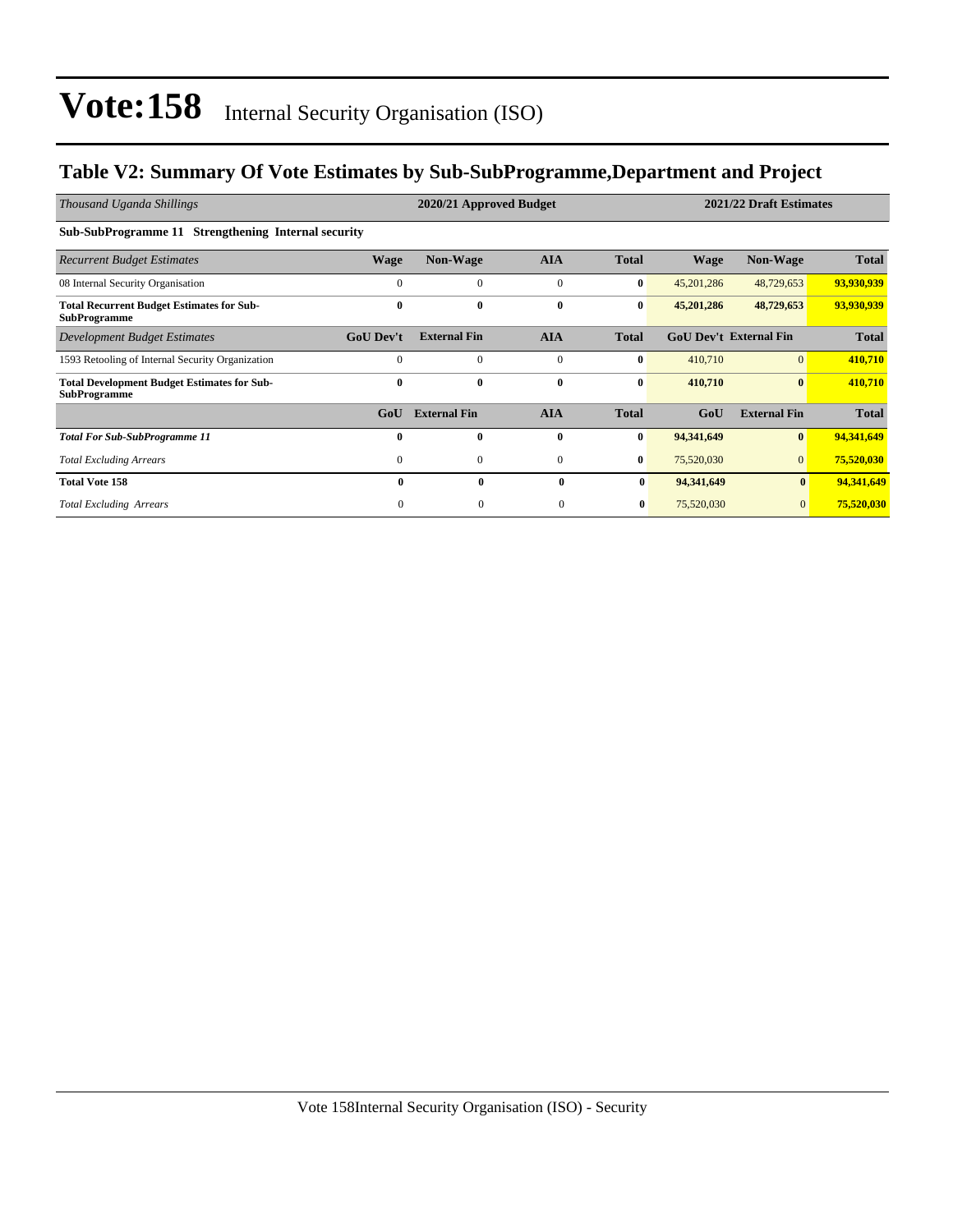### **Table V3: Summary Vote Estimates by Item**

| Thousand Uganda Shillings                                    | 2020/21 Approved Budget |                     |                  |                  | 2021/22 Draft Estimates |                     |              |  |
|--------------------------------------------------------------|-------------------------|---------------------|------------------|------------------|-------------------------|---------------------|--------------|--|
|                                                              | GoU                     | <b>External Fin</b> | <b>AIA</b>       | <b>Total</b>     | GoU                     | <b>External Fin</b> | <b>Total</b> |  |
| <b>Employees, Goods and Services (Outputs Provided)</b>      | $\pmb{0}$               | $\bf{0}$            | $\bf{0}$         | $\bf{0}$         | 75,109,320              | $\bf{0}$            | 75,109,320   |  |
| 211101 General Staff Salaries                                | $\bf{0}$                | $\bf{0}$            | $\bf{0}$         | $\bf{0}$         | 45,201,286              | $\bf{0}$            | 45,201,286   |  |
| 211103 Allowances (Inc. Casuals, Temporary)                  | $\bf{0}$                | $\bf{0}$            | $\bf{0}$         | $\bf{0}$         | 50,000                  | $\bf{0}$            | 50,000       |  |
| 212102 Pension for General Civil Service                     | $\bf{0}$                | 0                   | $\bf{0}$         | $\bf{0}$         | 2,253,295               | $\bf{0}$            | 2,253,295    |  |
| 213001 Medical expenses (To employees)                       | $\bf{0}$                | 0                   | $\bf{0}$         | $\bf{0}$         | 190,000                 | $\bf{0}$            | 190,000      |  |
| 213004 Gratuity Expenses                                     | $\bf{0}$                | $\bf{0}$            | $\bf{0}$         | $\bf{0}$         | 3,037,287               | $\bf{0}$            | 3,037,287    |  |
| 221001 Advertising and Public Relations                      | $\bf{0}$                | 0                   | 0                | $\bf{0}$         | 6,000                   | $\bf{0}$            | 6,000        |  |
| 221003 Staff Training                                        | $\bf{0}$                | $\bf{0}$            | $\bf{0}$         | $\bf{0}$         | 50,000                  | $\bf{0}$            | 50,000       |  |
| 221007 Books, Periodicals & Newspapers                       | $\bf{0}$                | 0                   | $\bf{0}$         | $\bf{0}$         | 6,000                   | $\bf{0}$            | 6,000        |  |
| 221009 Welfare and Entertainment                             | $\bf{0}$                | $\bf{0}$            | $\bf{0}$         | $\bf{0}$         | 20,000                  | $\bf{0}$            | 20,000       |  |
| 221011 Printing, Stationery, Photocopying and Binding        | $\bf{0}$                | $\bf{0}$            | $\bf{0}$         | $\bf{0}$         | 15,000                  | $\bf{0}$            | 15,000       |  |
| 221012 Small Office Equipment                                | $\bf{0}$                | $\bf{0}$            | $\bf{0}$         | $\bf{0}$         | 15,000                  | $\bf{0}$            | 15,000       |  |
| 222001 Telecommunications                                    | $\bf{0}$                | $\bf{0}$            | $\bf{0}$         | $\bf{0}$         | 320,000                 | $\bf{0}$            | 320,000      |  |
| 223001 Property Expenses                                     | $\bf{0}$                | 0                   | 0                | $\bf{0}$         | 8,000                   | $\bf{0}$            | 8,000        |  |
| 223003 Rent - (Produced Assets) to private entities          | $\bf{0}$                | $\bf{0}$            | $\bf{0}$         | $\bf{0}$         | 450,000                 | $\bf{0}$            | 450,000      |  |
| 223005 Electricity                                           | $\bf{0}$                | $\bf{0}$            | $\bf{0}$         | $\bf{0}$         | 300,000                 | $\bf{0}$            | 300,000      |  |
| 223006 Water                                                 | $\bf{0}$                | 0                   | $\bf{0}$         | $\bf{0}$         | 50,000                  | $\bf{0}$            | 50,000       |  |
| 224003 Classified Expenditure                                | $\bf{0}$                | $\bf{0}$            | $\bf{0}$         | $\bf{0}$         | 22,579,950              | $\bf{0}$            | 22,579,950   |  |
| 227001 Travel inland                                         | $\bf{0}$                | 0                   | 0                | $\bf{0}$         | 20,000                  | $\bf{0}$            | 20,000       |  |
| 227002 Travel abroad                                         | $\bf{0}$                | $\bf{0}$            | $\bf{0}$         | $\bf{0}$         | 100,000                 | $\bf{0}$            | 100,000      |  |
| 227004 Fuel, Lubricants and Oils                             | $\bf{0}$                | $\bf{0}$            | $\bf{0}$         | $\bf{0}$         | 100,000                 | $\bf{0}$            | 100,000      |  |
| 228002 Maintenance - Vehicles                                | $\pmb{0}$               | $\bf{0}$            | $\bf{0}$         | $\boldsymbol{0}$ | 337,502                 | $\bf{0}$            | 337,502      |  |
| <b>Investment</b> (Capital Purchases)                        | $\bf{0}$                | $\bf{0}$            | $\bf{0}$         | $\bf{0}$         | 410,710                 | $\bf{0}$            | 410,710      |  |
| 312201 Transport Equipment                                   | $\bf{0}$                | $\bf{0}$            | $\bf{0}$         | $\bf{0}$         | 241,320                 | $\bf{0}$            | 241,320      |  |
| 312202 Machinery and Equipment                               | $\bf{0}$                | $\bf{0}$            | 0                | $\bf{0}$         | 169,390                 | $\bf{0}$            | 169,390      |  |
| <b>Arrears</b>                                               | $\bf{0}$                | $\bf{0}$            | $\bf{0}$         | $\bf{0}$         | 18,821,619              | $\bf{0}$            | 18,821,619   |  |
| 321605 Domestic arrears (Budgeting)                          | $\bf{0}$                | $\bf{0}$            | $\bf{0}$         | $\bf{0}$         | 7,621,022               | $\bf{0}$            | 7,621,022    |  |
| 321608 General Public Service Pension arrears<br>(Budgeting) | $\bf{0}$                | $\bf{0}$            | 0                | $\bf{0}$         | 11,200,597              | $\bf{0}$            | 11,200,597   |  |
| <b>Grand Total Vote 158</b>                                  | $\bf{0}$                | $\bf{0}$            | $\bf{0}$         | $\bf{0}$         | 94,341,649              | $\bf{0}$            | 94,341,649   |  |
| <b>Total Excluding Arrears</b>                               | $\boldsymbol{0}$        | $\boldsymbol{0}$    | $\boldsymbol{0}$ | $\bf{0}$         | 75,520,030              | $\mathbf{0}$        | 75,520,030   |  |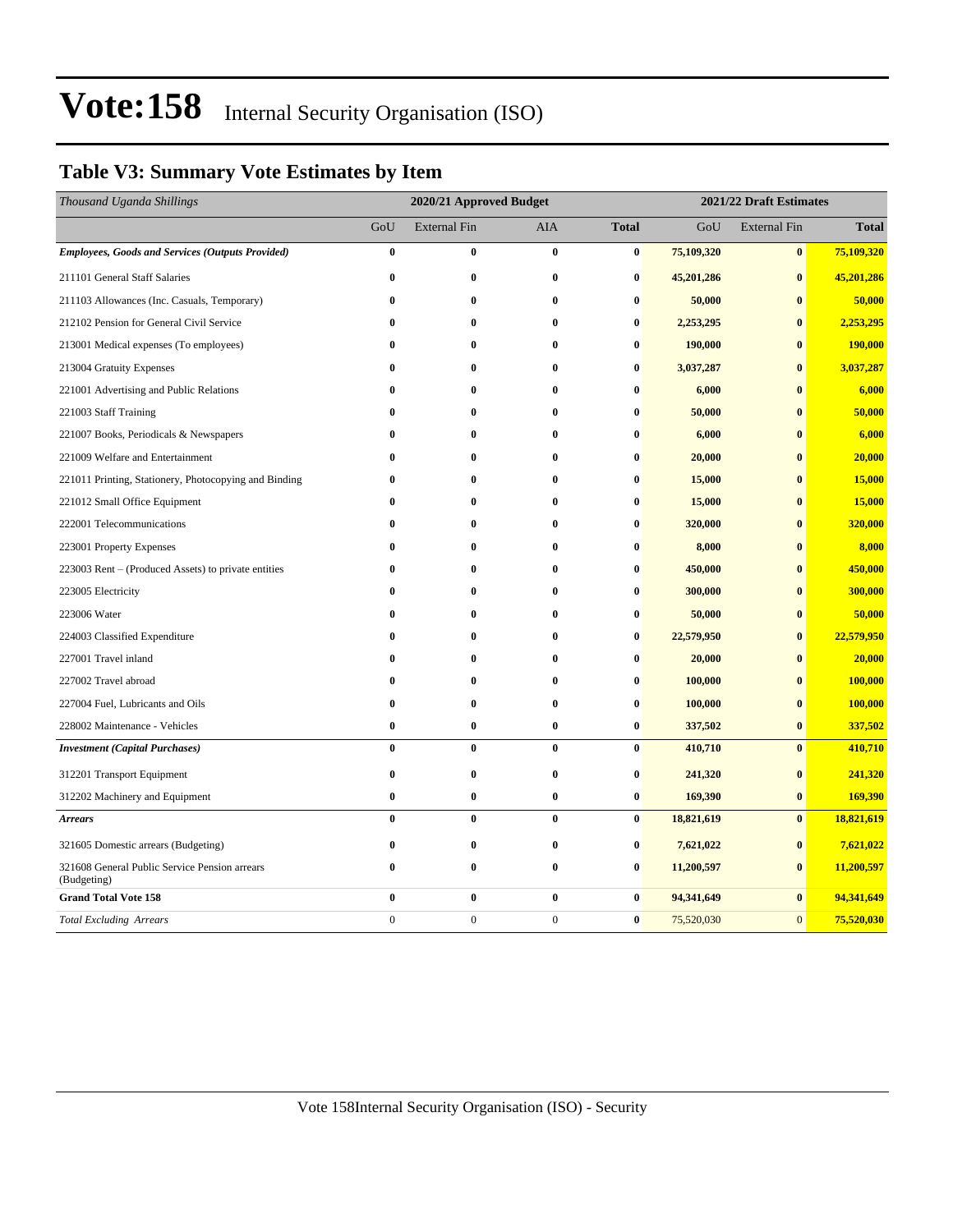#### **Table V4: Detailed Estimates by Sub-SubProgramme, Department,Project and Output and Item**

#### *Sub-SubProgrammme 11 Strengthening Internal security*

*Recurrent Budget Estimates*

#### **Department 08 Internal Security Organisation**

| Thousand Uganda Shillings                              |                       | 2020/21 Approved Budget |                  |                | 2021/22 Draft Estimates |              |                |  |
|--------------------------------------------------------|-----------------------|-------------------------|------------------|----------------|-------------------------|--------------|----------------|--|
| <b>Outputs Provided</b>                                | Wage                  | Non Wage                | AIA              | <b>Total</b>   | Wage                    | Non Wage     | <b>Total</b>   |  |
| <b>Budget Output 111101 Collection of Intelligence</b> |                       |                         |                  |                |                         |              |                |  |
| 211101 General Staff Salaries                          | $\boldsymbol{0}$      | $\boldsymbol{0}$        | $\boldsymbol{0}$ | $\bf{0}$       | 40,681,157              | $\mathbf{0}$ | 40,681,157     |  |
| 212102 Pension for General Civil Service               | $\mathbf{0}$          | $\boldsymbol{0}$        | $\boldsymbol{0}$ | $\bf{0}$       | $\mathbf{0}$            | 2,253,295    | 2,253,295      |  |
| 213004 Gratuity Expenses                               | $\mathbf{0}$          | $\boldsymbol{0}$        | $\boldsymbol{0}$ | $\bf{0}$       | $\mathbf{0}$            | 3,037,287    | 3,037,287      |  |
| 224003 Classified Expenditure                          | $\mathbf{0}$          | $\boldsymbol{0}$        | $\boldsymbol{0}$ | $\bf{0}$       | $\mathbf{0}$            | 22,579,950   | 22,579,950     |  |
| <b>Total Cost of Budget Output 01</b>                  | $\boldsymbol{\theta}$ | 0                       | 0                | $\pmb{\theta}$ | 40,681,157              | 27,870,532   | 68,551,689     |  |
| <b>Budget Output 111102 Administration</b>             |                       |                         |                  |                |                         |              |                |  |
| 211101 General Staff Salaries                          | $\mathbf{0}$          | $\mathbf{0}$            | $\mathbf{0}$     | $\bf{0}$       | 4,520,129               | $\mathbf{0}$ | 4,520,129      |  |
| 211103 Allowances (Inc. Casuals, Temporary)            | $\mathbf{0}$          | $\boldsymbol{0}$        | $\overline{0}$   | $\bf{0}$       | $\mathbf{0}$            | 50,000       | 50,000         |  |
| 213001 Medical expenses (To employees)                 | $\mathbf{0}$          | $\boldsymbol{0}$        | $\boldsymbol{0}$ | $\bf{0}$       | $\boldsymbol{0}$        | 190,000      | <b>190,000</b> |  |
| 221001 Advertising and Public Relations                | $\mathbf{0}$          | $\boldsymbol{0}$        | $\boldsymbol{0}$ | $\bf{0}$       | $\boldsymbol{0}$        | 6,000        | 6,000          |  |
| 221003 Staff Training                                  | $\mathbf{0}$          | $\boldsymbol{0}$        | $\boldsymbol{0}$ | $\bf{0}$       | $\boldsymbol{0}$        | 50,000       | 50,000         |  |
| 221007 Books, Periodicals & Newspapers                 | $\boldsymbol{0}$      | $\boldsymbol{0}$        | $\boldsymbol{0}$ | $\bf{0}$       | $\boldsymbol{0}$        | 6,000        | 6,000          |  |
| 221009 Welfare and Entertainment                       | $\mathbf{0}$          | $\boldsymbol{0}$        | $\boldsymbol{0}$ | $\bf{0}$       | $\mathbf{0}$            | 20,000       | 20,000         |  |
| 221011 Printing, Stationery, Photocopying and Binding  | $\boldsymbol{0}$      | $\boldsymbol{0}$        | $\boldsymbol{0}$ | $\bf{0}$       | $\mathbf{0}$            | 15,000       | 15,000         |  |
| 221012 Small Office Equipment                          | $\boldsymbol{0}$      | $\overline{0}$          | $\overline{0}$   | $\bf{0}$       | $\mathbf{0}$            | 15,000       | 15,000         |  |
| 222001 Telecommunications                              | $\boldsymbol{0}$      | $\boldsymbol{0}$        | $\boldsymbol{0}$ | $\bf{0}$       | $\boldsymbol{0}$        | 320,000      | 320,000        |  |
| 223001 Property Expenses                               | $\boldsymbol{0}$      | $\mathbf{0}$            | $\boldsymbol{0}$ | $\bf{0}$       | $\boldsymbol{0}$        | 8,000        | 8,000          |  |
| 223003 Rent – (Produced Assets) to private entities    | $\mathbf{0}$          | $\overline{0}$          | $\overline{0}$   | $\bf{0}$       | $\boldsymbol{0}$        | 450,000      | 450,000        |  |
| 223005 Electricity                                     | $\mathbf{0}$          | $\overline{0}$          | $\mathbf{0}$     | $\bf{0}$       | $\mathbf{0}$            | 300,000      | 300,000        |  |
| 223006 Water                                           | $\mathbf{0}$          | $\overline{0}$          | $\mathbf{0}$     | $\bf{0}$       | $\mathbf{0}$            | 50,000       | 50,000         |  |
| 227001 Travel inland                                   | $\overline{0}$        | $\boldsymbol{0}$        | $\overline{0}$   | $\bf{0}$       | $\mathbf{0}$            | 20,000       | 20,000         |  |
| 227002 Travel abroad                                   | $\mathbf{0}$          | $\overline{0}$          | $\overline{0}$   | $\bf{0}$       | $\mathbf{0}$            | 100,000      | 100,000        |  |
| 227004 Fuel, Lubricants and Oils                       | $\mathbf{0}$          | $\boldsymbol{0}$        | $\overline{0}$   | $\bf{0}$       | $\mathbf{0}$            | 100,000      | 100,000        |  |
| 228002 Maintenance - Vehicles                          | $\mathbf{0}$          | $\overline{0}$          | $\overline{0}$   | $\bf{0}$       | $\mathbf{0}$            | 337,502      | 337,502        |  |
| <b>Total Cost of Budget Output 02</b>                  | 0                     | 0                       | 0                | 0              | 4,520,129               | 2,037,502    | 6,557,631      |  |
| <b>Total Cost Of Outputs Provided</b>                  | $\bf{0}$              | $\bf{0}$                | $\bf{0}$         | $\bf{0}$       | 45,201,286              | 29,908,034   | 75,109,320     |  |
| <b>Arrears</b>                                         | Wage                  | Non Wage                | <b>AIA</b>       | <b>Total</b>   | Wage                    | Non Wage     | <b>Total</b>   |  |
| <b>Budget Output 111199 Arrears</b>                    |                       |                         |                  |                |                         |              |                |  |
| 321605 Domestic arrears (Budgeting)                    | $\mathbf{0}$          | $\mathbf{0}$            | $\mathbf{0}$     | $\bf{0}$       | $\mathbf{0}$            | 7,621,022    | 7,621,022      |  |